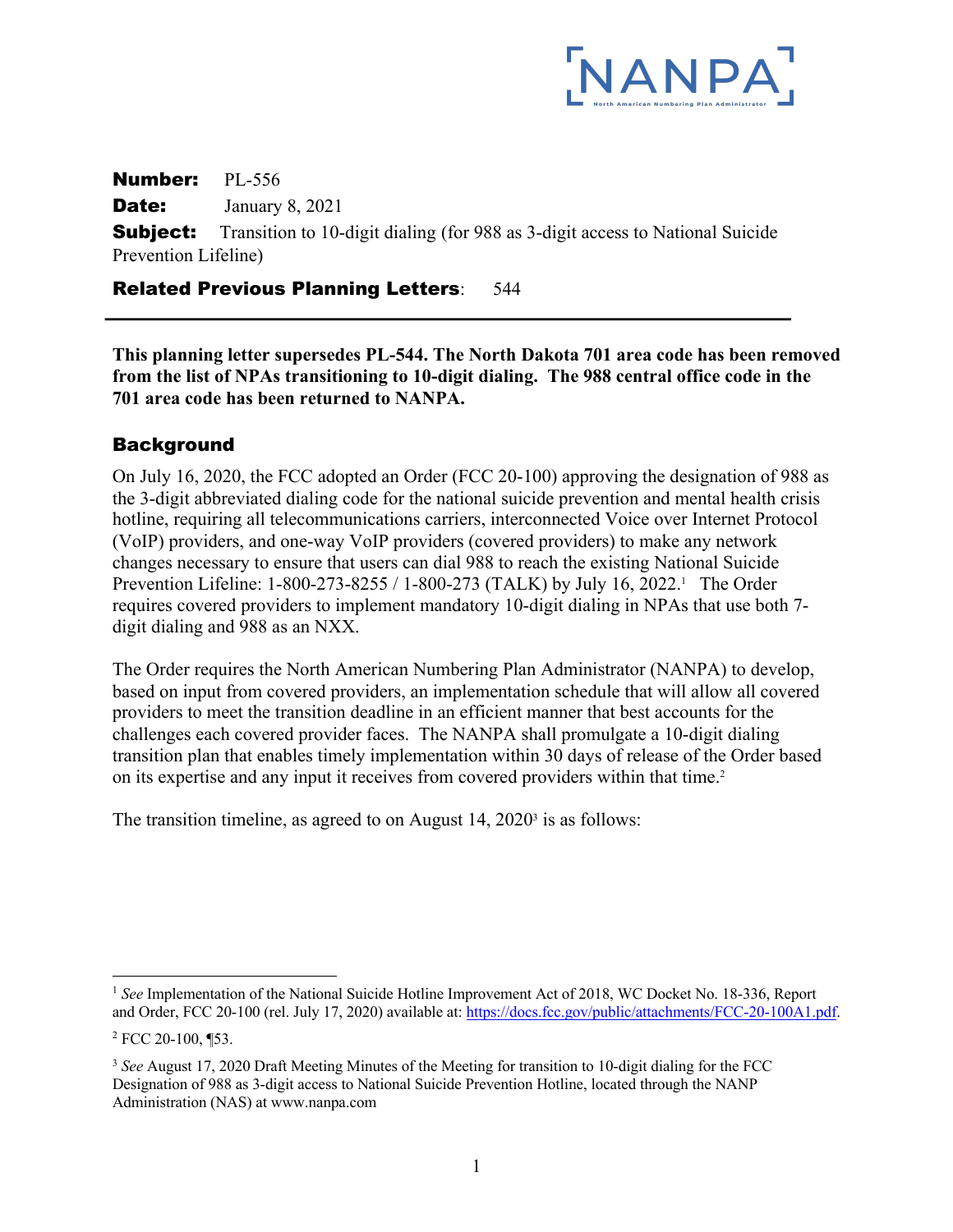

## NPAs REQUIRED TO TRANSITION TO 10-DIGIT DIALING

The following 82 area codes<sup>4</sup> currently permit 7-digit dialing and also use 988 as a central office code. Providers operating in these NPAs must implement 10-digit dialing. Transitioning to 10 digit dialing involves both the technical work needed to implement mandatory 10-digit dialing as well as educating consumers about the transition:

| <b>STATE</b>      | <b>NPAs AFFECTED</b>                        | <b>TOTAL NPAs</b>       |
|-------------------|---------------------------------------------|-------------------------|
| Alaska            | 907                                         |                         |
| Alabama           | 251                                         |                         |
| Arkansas          | 501                                         | 1                       |
| Arizona           | 480, 520, 928                               | 3                       |
| California        | 209, 530, 562, 626, 650, 707, 925, 949, 951 | 9                       |
| Colorado          | 719, 970                                    | $\overline{2}$          |
| Delaware          | 302                                         | $\mathbf{1}$            |
| Florida           | 321 (Brevard County only), 352, 561, 941    | $\overline{4}$          |
| Georgia           | 478, 912                                    | $\overline{2}$          |
| Guam              | 671                                         | $\mathbf{1}$            |
| Hawaii            | 808                                         | $\mathbf{1}$            |
| Illinois          | 309, 618, 708                               | $\overline{\mathbf{3}}$ |
| Indiana           | 219, 574                                    | $\overline{c}$          |
| Iowa              | 319, 515                                    | $\overline{2}$          |
| Kansas            | 620, 785                                    | $\overline{2}$          |
| Kentucky          | 859                                         | $\mathbf{1}$            |
| Louisiana         | 337, 504                                    | $\overline{2}$          |
| Michigan          | 616, 810, 906, 989                          | $\overline{4}$          |
| Minnesota         | 218, 952                                    | $\overline{2}$          |
| Mississippi       | 662                                         | $\mathbf{1}$            |
| Missouri          | 314, 417, 660, 816                          | $\overline{4}$          |
| Montana           | 406                                         | $\mathbf{1}$            |
| Nevada            | 775                                         | $\mathbf{1}$            |
| New Hampshire     | 603                                         | $\mathbf{1}$            |
| New Jersey        | 856, 908                                    | $\overline{c}$          |
| New Mexico        | 505, 575                                    | $\overline{2}$          |
| New York          | 516, 607, 716, 845, 914                     | 5                       |
| North Carolina    | 910                                         | 1                       |
| Ohio              | 440, 513                                    | $\overline{2}$          |
| South Dakota      | 605                                         | 1                       |
| Tennessee         | 731,865                                     | $\sqrt{2}$              |
| Texas             | 254, 361, 409, 806, 830, 915, 940           | $\overline{7}$          |
| Vermont           | 802                                         | $\mathbf{1}$            |
| Virginia          | 276, 804                                    | $\overline{c}$          |
| Washington        | 509                                         | $\mathbf{1}$            |
| Wisconsin         | 262, 414, 608, 920                          | $\overline{4}$          |
| <b>TOTAL NPAs</b> |                                             | 82                      |

<sup>&</sup>lt;sup>4</sup> The list of 87 area codes was reduced to 83 area codes after removing 3 area codes that are already transitioning to 10-digit dialing due to an overlay and the return of 904-988. January 7, 2021, the list of area codes was revised from 83 to 82 due to the North Dakota 701 area code being removed from the list of NPAs required to transition to 10 digit dialing. The 701-988 prefix has been returned to NANPA.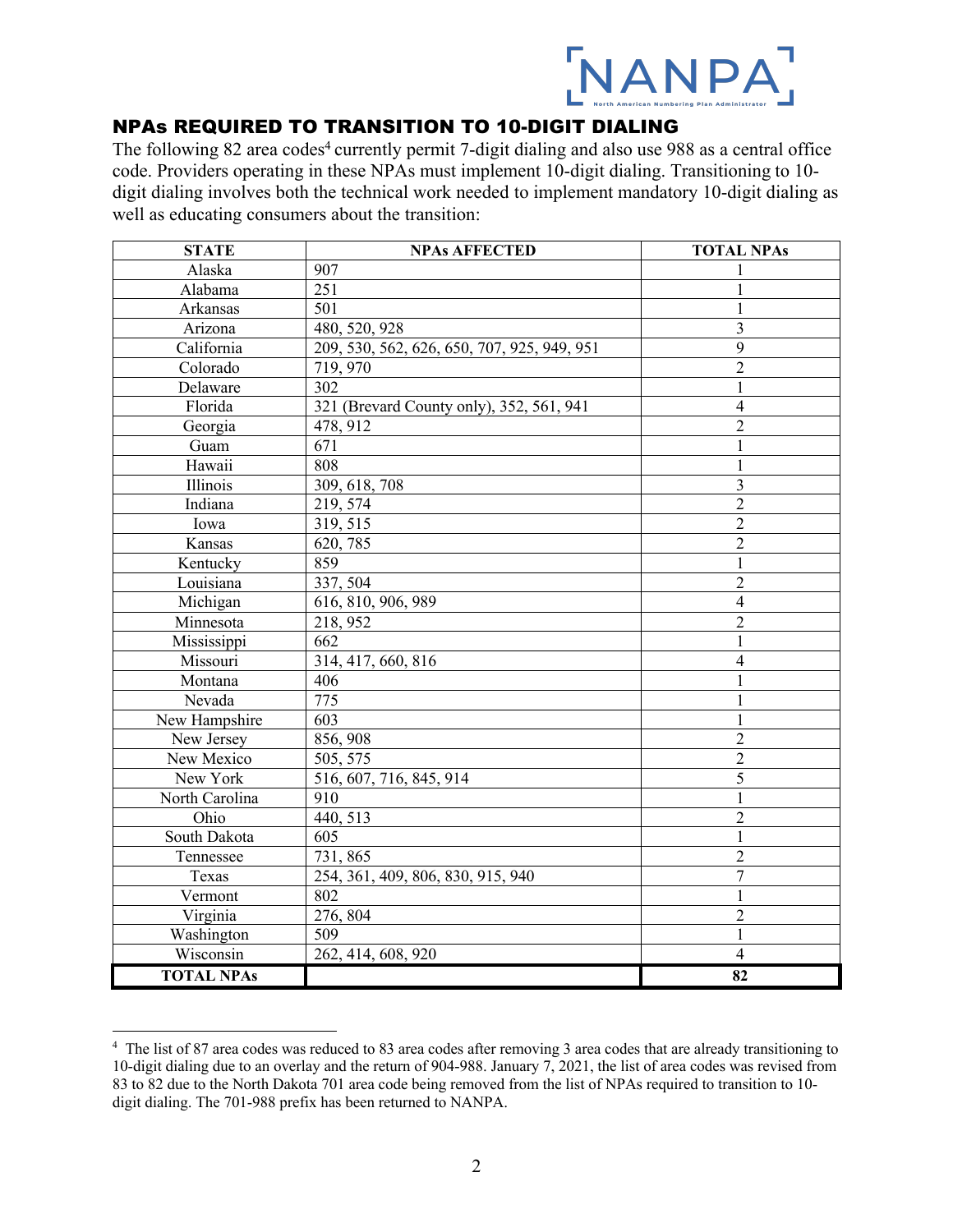

# Implementation Schedule Conversion to 10-digit local dialing

| <b>ACTION</b>                                                                                                                                                                                                        | <b>TIME</b>         | <b>DATE</b>                                                                                                                                                                                                                                                                                               |  |  |
|----------------------------------------------------------------------------------------------------------------------------------------------------------------------------------------------------------------------|---------------------|-----------------------------------------------------------------------------------------------------------------------------------------------------------------------------------------------------------------------------------------------------------------------------------------------------------|--|--|
| Start of Network Preparation and<br><b>Customer Education</b>                                                                                                                                                        |                     | <b>July 16, 2020</b><br>(This starts the 9.5-month period prior to<br>permissive dialing effective date for<br>carriers to implement permissive 10-digit<br>dialing in their networks and start<br>educating customers about the upcoming<br>dates)                                                       |  |  |
| NETWORK PREPARATION PERIOD - APPROXIMATELY 9.5 MONTHS                                                                                                                                                                |                     |                                                                                                                                                                                                                                                                                                           |  |  |
| Start of permissive 10-digit dialing<br>("permissive 10-digit dialing<br>effective date")                                                                                                                            | 12:01 am local time | <b>April 24, 2021</b><br>(This is the date communicated to<br>customers as the "permissive dialing date"<br>and starts the 6-month period where<br>customers start practicing dialing 10 digits<br>and reprogram CPE as needed; this is<br>typically a 6-month period in an overlay<br>implementation)    |  |  |
| <b>PERMISSIVE DIALING PERIOD - 6 MONTHS</b>                                                                                                                                                                          |                     |                                                                                                                                                                                                                                                                                                           |  |  |
| End of permissive dialing and start of<br>mandatory 10-digit dialing<br>("mandatory 10-digit dialing<br>effective date")                                                                                             | 12:01 am local time | <b>October 24, 2021</b><br>(This is the date communicated to<br>customers as the "mandatory dialing date"<br>and starts the $8.5$ -month period where<br>carriers can start enforcing mandatory 10-<br>digit dialing through their carrier-specific<br>rolling cut schedule. This is not a flash<br>cut.) |  |  |
| <b>MANDATORY DIALING ENFORCEMENT PERIOD – APPROXIMATELY 8.5 MONTHS</b>                                                                                                                                               |                     |                                                                                                                                                                                                                                                                                                           |  |  |
| End of mandatory 10-digit<br>enforcement implementation                                                                                                                                                              | 12:01 am local time | <b>July 15, 2022</b><br>(This is the deadline by which carriers<br>must have completed their rolling cuts to<br>enforce mandatory 10-digit dialing)                                                                                                                                                       |  |  |
| Covered providers shall transmit all<br>calls initiated by an end user dialing<br>988 to the current toll-free access<br>number for the National Suicide<br>Prevention Lifeline, presently 1-800-<br>273-8255 (TALK) | 12:01 am local time | <b>July 16, 2022</b>                                                                                                                                                                                                                                                                                      |  |  |